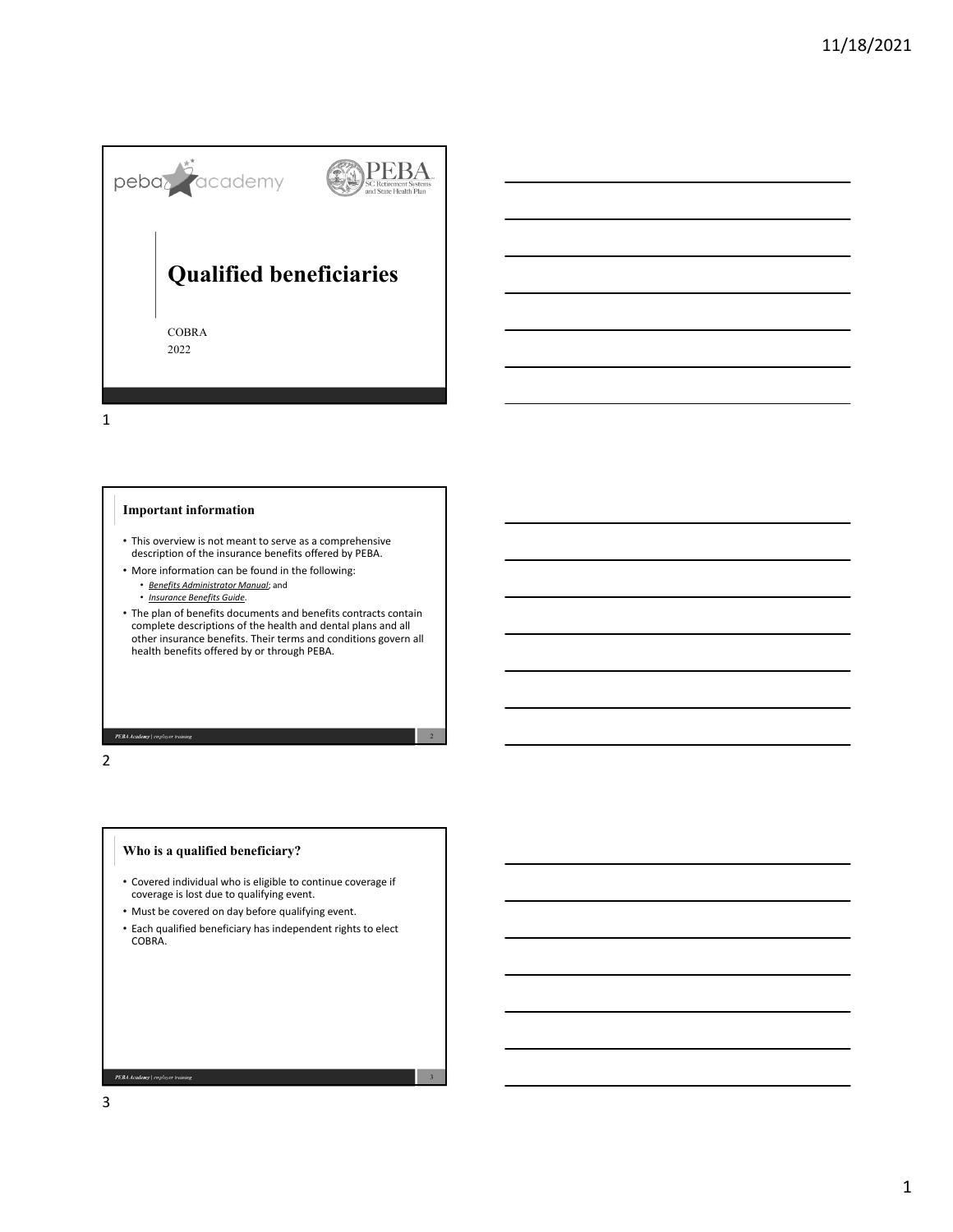# **Who is a qualified beneficiary?**

- Covered active and retired employees.
- Covered spouses and dependent children of employees or retirees.
- Newborns or children placed for adoption with the covered former employee or retiree during the period of COBRA coverage.
	- If added to COBRA coverage within 31 days of birth or adoption.

4

5

6

#### PEBA Academy | em

4

### **Who is not a qualified beneficiary?**

- Individuals not meeting the definition of qualified beneficiaries who are added as dependents onto a qualified beneficiary's coverage during open enrollment or because of a special eligibility situation.
- An individual who is not a covered the day before the qualifying event occurred, such as individuals added during open enrollment or a special eligibility situation.
- Newborn or adopted children placed with individual on COBRA who is not the covered former employee or retiree.
- Non‐resident aliens with no source of income in U.S.
- Eligible former spouses who elect former spouse coverage waive their 36‐month COBRA continuation rights.

5

### **Examples**

PEBA Academy | employer training

- Single employee leaves employment on May 31, 2022, and elects COBRA for himself:
	- Employee is a qualified beneficiary.
- The former employee gets married on November 1, 2022:
	- Spouse is added to COBRA coverage within 31 days of marriage. • New spouse is not a qualified beneficiary because spouse was not on coverage at time of COBRA offering.
- Then, the former employee dies December 12, 2022: • Spouse's COBRA coverage ends on December 12, 2022.

PEBA Academy | employer trai

6